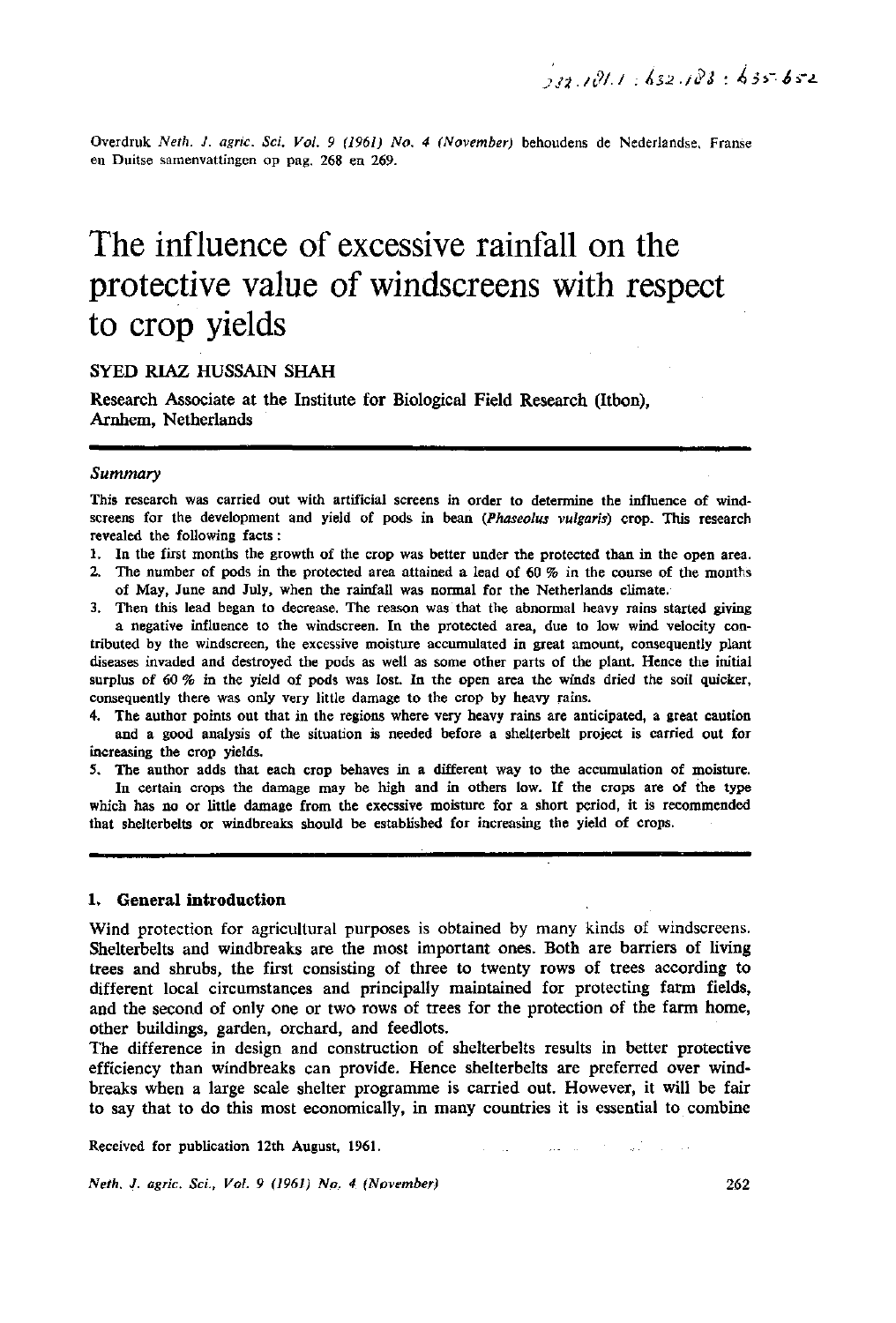the windbreaks with the shelterbelts according to the microclimate and local conditions.

The major advantage of windscreens is that they reduce wind velocity, which in turn brings about many beneficial results. Wind erosion and silting of canals or ditches is reduced. Soil moisture is increased. Important above all, striking increases in yield of most crops are due to them. Further, living windscreens provide fuelwood and timber for the use of farmers, and protection to man and livestock from cold winds of winter and hot winds of summer.

In many cases far outweighed by these benefits, there can be, however, a few disadvantages. The major ones are :

A. Reduction of the effective agricultural acreage;

B. Competition for light, moisture, and soil nutrients between the trees and **the**  adjoining strip of the crop;

- C. Obstruction of mechanized farming;
- D. Less possibility for drying in a wet period.

The great benefits from windscreens created a corresponding interest in many countries all over the world to use them. In the western European countries where there is shortage of land, intensive study was started on their influences on the microclimate and crops. In the Netherlands also a research programme was started. The author cooperated in it by conducting some experiments.

In the Netherlands and similar countries there is a high amount of rainfall, which sometimes can be distributed abnormally at the odd parts of the growing season. This paper is designed to make the analyses of excessive rainfall with respect to crop yield under wind protection. The author will be able to bring forward some of the adverse effects of the excessive rainfall on the protective value of windscreens and will finally point out his recommendations.

### 2. **Methodology of the experiment**

Five different field experiments were carried out in various parts of the Netherlands. In this paper, only the results with beans at Bruinisse (Zeeland) are discussed. The concerning field was acquired in the Agricultural Experiment Station at that place and was used to a width of 12 m and a length of 80 m. The orientation of the field was such as to face the winds coming from southwest. The soil had a good fertility, which was fairly distributed.

On May 7th, 1960, beans *Phaseolus vulgaris cult.* N-150<sup>1</sup> were sown. For the protection from the southwesterly winds, the author designed a special windscreen, which was 1 m in height and 12 m in length. It consisted of vertical strips of colourless plastic in wooden frames and was designed in such a way as to keep 33 % **air**drainage through it.

There are a few great advantages for using artificial screens for experimental research work :

A. It gives the research worker a chance to find his experiment field in open **area**  and according to his crops requirement;

B. There is no shading effect as of a natural screen on the adjoining strip of **the**  field **crop;** 

i In America this bean is called "field-bean".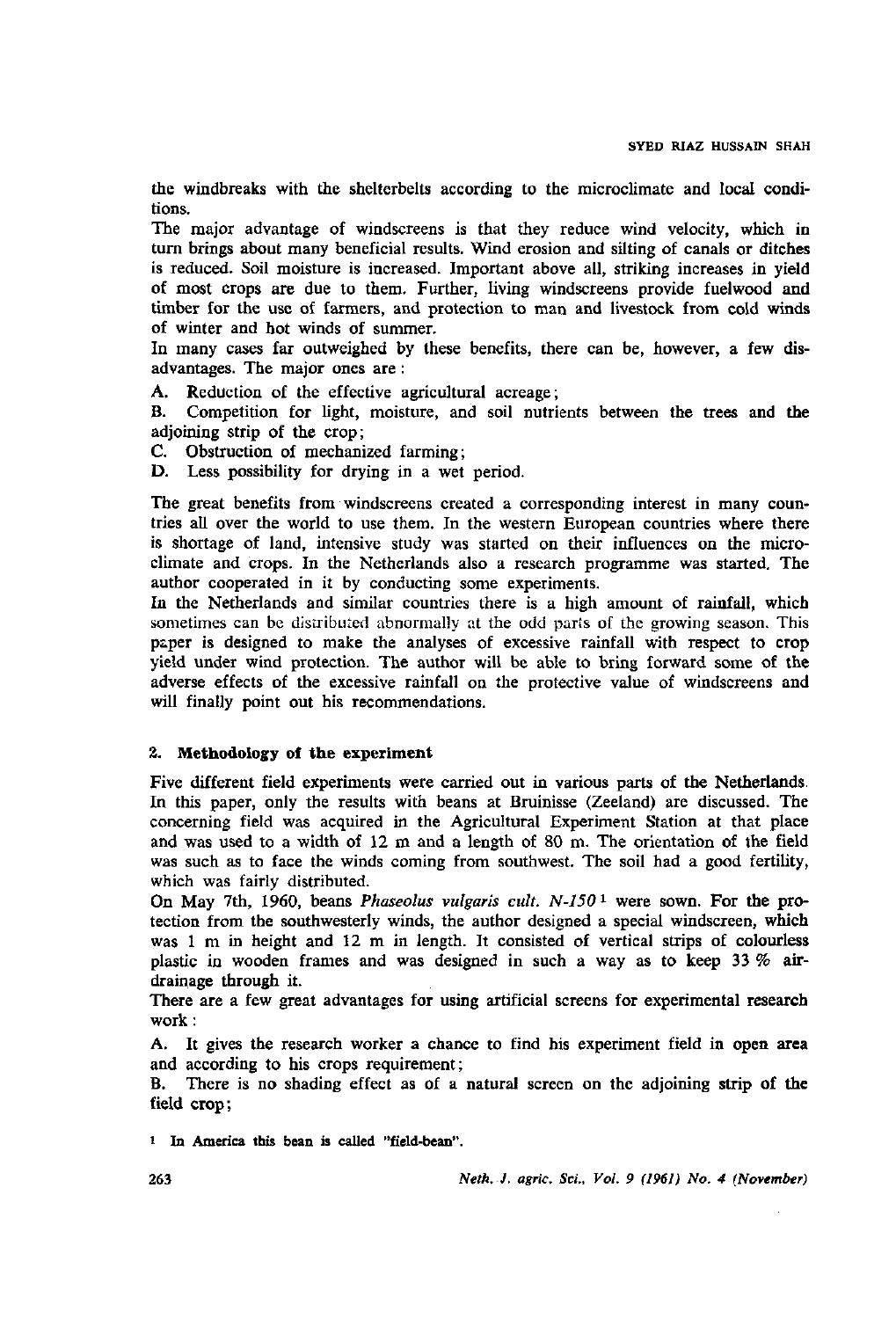INFLUENCE OF EXCESSIVE RAINFALL ON PROTECTIVE VALUE OF WINDSCREENS

C. There is also no competition for the soil nutrients and light, etc., between trees and the adjoining strip of the crop.

The screen was fixed in the field so as to divide it into two sections :

1. in front of the screen an area which was unprotected and open for the southwesterly winds;

2. in the leeward side an area which to varying degrees was protected from them.

#### 3. Observations

A couple of days after the crop was sown, the screen was fixed. The experimental field was weeded out regularly. A good watch was kept if any external or abnormal factors were interfering with the growth of the plants. Regular visits were made to check the behaviour and the development of the plants.

As soon as the pods gave their first appearance, the author started his proper observations, i.e. countings of the total number of pods in the sampling plots. In total there were five of these countings, viz. on July 11, July 30, August 13, August 29 and September 16, when the plants were 65, 84, 98, 114 and 132 days respectively. The sampling comprised 50 different plots of 15 plants each, viz. 40 in the leeward and 10 in the windward side of the screen. According to their place in respect of the screen, they were indicated as  $1H_1$ ,  $2H_1$ ,  $3H_1$ ,  $4H_1$ ,  $5H_1$  till  $40H_1$  (leeward) and  $1H_w$ ,  $2H_w$ ,  $3H_w$  till  $10H_w$  (windward). Each " $H_1$ " and " $H_w$ " denotes the height of the screen, i.e. 1 m.

Informations regarding rainfall and temperature are given in the TABLES 1 and 3, those regarding wind conditions in FIGURE 2 and TABLE 2.

## 4. Results

In the first place, the author noticed the better development and growth of the plants in the protected zone than of the plants which were open to the winds. The results of the five main observations can be seen in FIG. 1. Analysis showed the following: in observation 1 (July 11) the number of pods was  $40\%$  higher in the protected than in the unprotected area, in obcervations 2 and 3 (July 30 and August 13) even 60 % higher, in observation 4 (August 29) only 30 %, and in observation 5 (September 16) the numbers in the two areas were the same. So, the promising surplus of numbers in the protected area underwent a sudden decline in August, and at the end there was no surplus at all. Further, the moment in which the obviously positive influence of the windscreen started to decrease corresponded with the beginning of a period of abnormal and excessive rainfall, in the months of August and September (see TABLE 1). It seems reasonable to suppose that there must be some connection between this excessive rainfall and the decrease of the number of pods.

### 5. Discussion

In a region suffering from very high rainfall, as was the case in August and September 1960 in Zeeland, a negative influence on the yield may be expected from wind protection if in the same period the windscreen is effective indeed. Then, as a matter of fact, the wind reduction is detrimental because it retards the evaporation.

*Neth. J. agric. Sci., Vol. 9 (1961) No. 4 (November)*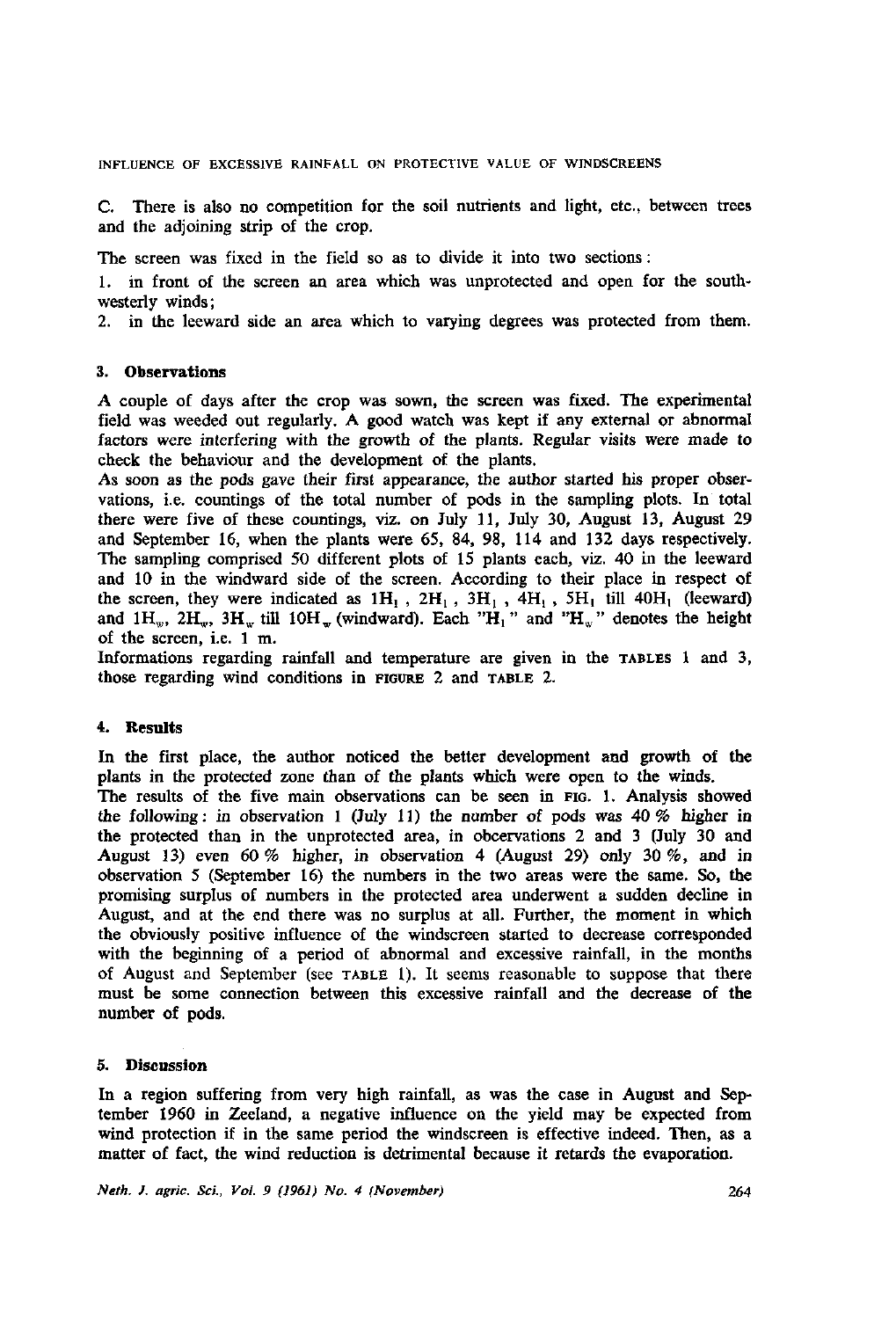Probably by the accumulation of excessive moisture, the different plant diseases come in and the plants under the windscreen protected area starts rotting.

Moreover, the water supply within the plant may determine cell size. If for a certain period of time the in-coming of water is greater than the out-going, the water pressure within the plant increases and the cells just back of the growing points are elongated. The increasing supplies of water may result in growth cracks. Furthermore, a great amount of excessive moisture in the soil may inhibit the growth of roots due to absence of oxygen in the soil.

The author therefore strongly recommends to take caution before establishing shelterbelts or windbreaks for especially increasing the yield of crops in the regions with an extreme wet climate. As a matter of fact, in the countries with a wet climate and with low temperatures little practical value may be expected from a programme for the establishment of such windscreens. But it is to be added that the different crops react to the accumulation of moisture in different way from each other. Certain crops are extremely sensitive and are damaged greatly, while others are perhaps less sensitive, hence are not damaged badly. The relation of the climate and the influence of windscreens on the yield of the different crops have to be investigated for each case and for each crop before the windscreens establishment programme is carried out.

| Month | Time period                                              | Total quantity<br>of rainfall<br>mm | Number of<br>hours rainfall | Thunder and<br>lightning |
|-------|----------------------------------------------------------|-------------------------------------|-----------------------------|--------------------------|
| May   |                                                          | ı                                   |                             |                          |
|       | Second 10 days $\ldots$ ,                                | 29                                  | 17                          |                          |
|       | Last 11 days $\dots \dots \dots \dots \dots \dots$       | 28                                  | 15                          |                          |
|       | Total of month $\ldots$ , $\ldots$                       | 57                                  | 33                          | 1                        |
|       | Av. of last $30$ years                                   | 49                                  |                             |                          |
| June  |                                                          | 10                                  | 11                          |                          |
|       |                                                          | 13                                  | 4                           |                          |
|       | Last 10 days $\ldots \ldots \ldots \ldots \ldots$        | 6                                   | 4                           |                          |
|       | Total of month $\ldots$ , $\ldots$                       | 29                                  | 20                          | 1                        |
|       |                                                          | 52                                  |                             |                          |
| July  | First 10 days $\ldots \ldots \ldots \ldots \ldots$       | 24                                  | 21                          |                          |
|       | Second 10 days $\ldots$ $\ldots$ $\ldots$                | 21                                  | 7                           |                          |
|       |                                                          | 36                                  | 22                          | 3                        |
|       | Total of month                                           | 81                                  | 50                          | 3                        |
|       |                                                          | 66                                  |                             |                          |
| Aux.  | First 10 days $\ldots \ldots \ldots \ldots \ldots$       | 15                                  | 15                          | 1                        |
|       |                                                          | 66                                  | 28                          |                          |
|       | Last 11 days $\ldots \ldots \ldots \ldots \ldots \ldots$ | 44                                  | 10                          |                          |
|       | Total of month $\ldots$ , $\ldots$ , $\ldots$            | 125                                 | 53                          | 1                        |
|       |                                                          | 63                                  |                             | 5                        |
| Sept. | First 10 days                                            | 38                                  | 10                          |                          |
|       | Second 10 days $\ldots \ldots \ldots \ldots \ldots$      | 17                                  | 27                          |                          |
|       | Last 10 days $\ldots \ldots \ldots \ldots \ldots$        | 59                                  | 27                          |                          |
|       | Total of month $\ldots$ $\ldots$ $\ldots$                | 114                                 | 64                          |                          |
|       |                                                          | 74                                  |                             | $\overline{\mathbf{3}}$  |

TABLE 1. Rainfall in Zeeland during the growing season of I960 <sup>1</sup>

i Sources of TABLES 1—3: Royal Netherlands Meteorological Institute at De Bilt.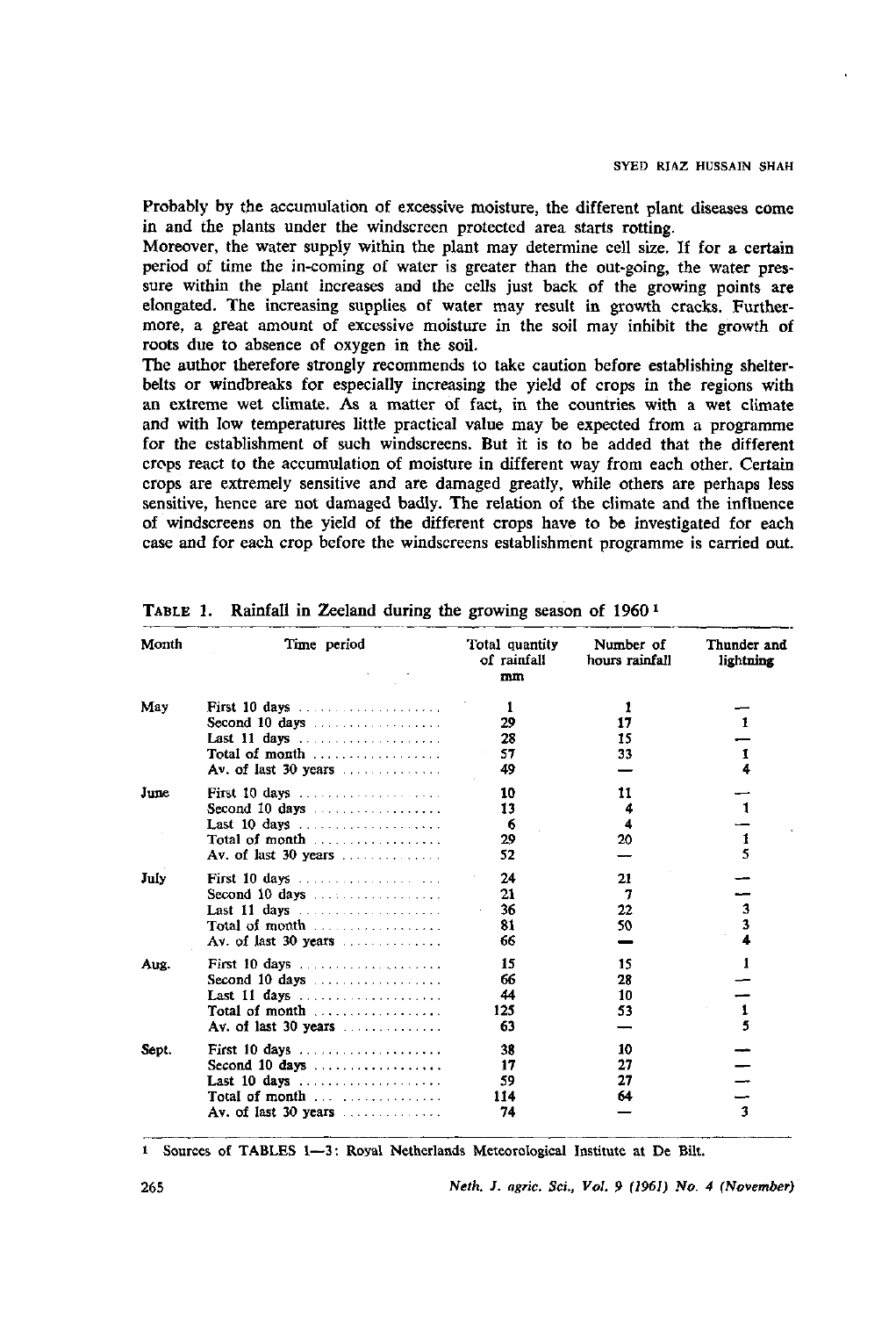#### INFLUENCE OF EXCESSIVE RAINFALL ON PROTECTIVE VALUE OF WINDSCREENS

机解 医阿米亚氏综合征

FIG. I. The development of the number of bean pods under the protection of the artificial windscreen at Bruinisse (Zeeland)

 $\sim 10^{11}$  km



**FIG.** 2. Winds during the growing season of 1960 in Zeeland. Their procentual distribution is indicated by the width of marks, and their medium velocity by the length (up to outer **rim**  of compass-cards  $= 5$  m/sec)



 $\sim$   $\sim$ 

*Neth. J. agric. Sei., Vol. 9 (1961) No. 4 (November)* **266** 

 $\tau_{\rm eff}$  , and  $\tau_{\rm eff}$  , we can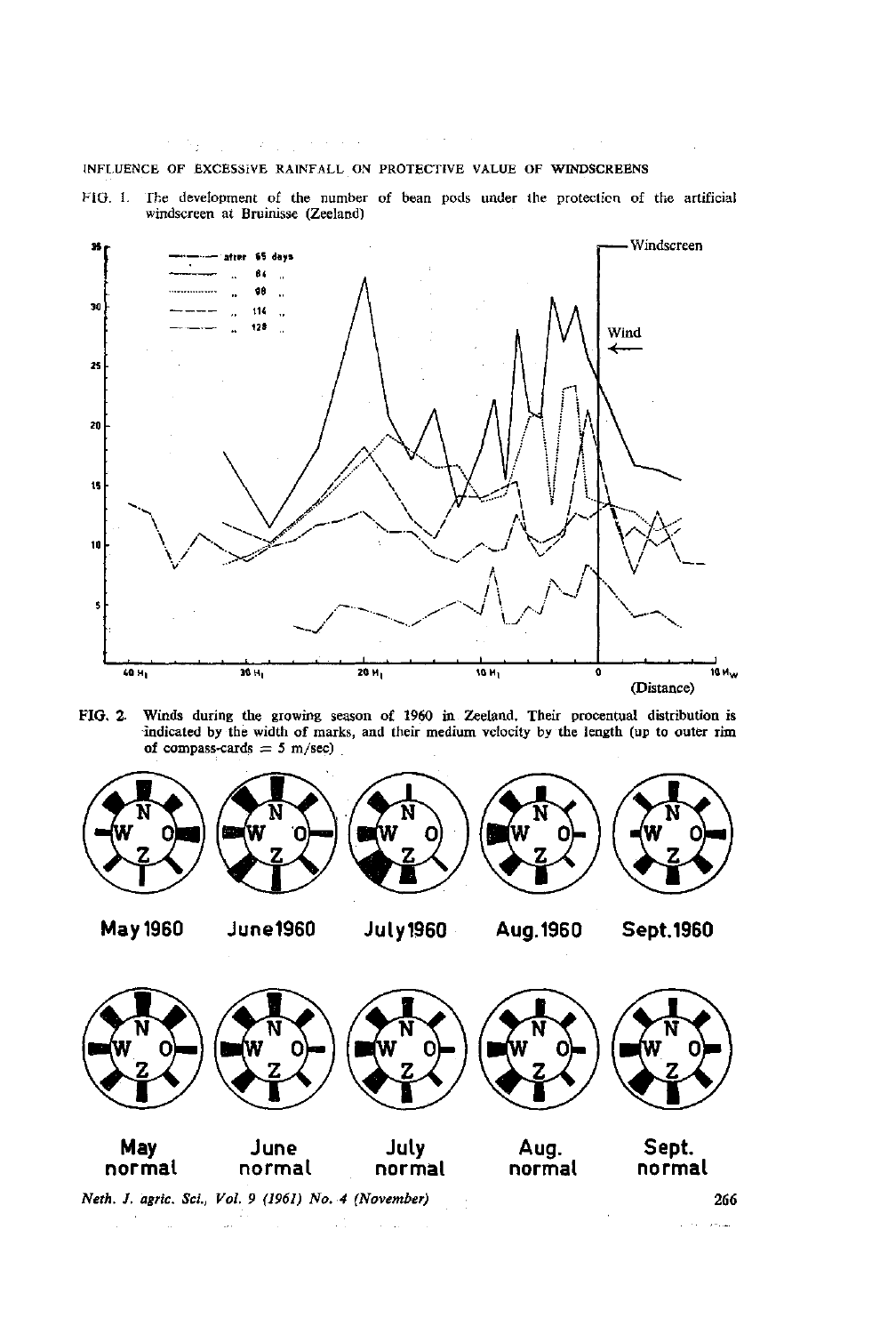|  |  | TABLE 2. Wind conditions in Zeeland during the growing season of 1960 |  |  |  |  |  |  |  |  |  |
|--|--|-----------------------------------------------------------------------|--|--|--|--|--|--|--|--|--|
|--|--|-----------------------------------------------------------------------|--|--|--|--|--|--|--|--|--|

| Month | Time period                                       | North |                | North-               |                         | <b>Last</b><br>east  |                         | South-       |                  | South<br>east |                         | South-<br>west |   |                         | West | North-<br>west |    | No<br>wind     |
|-------|---------------------------------------------------|-------|----------------|----------------------|-------------------------|----------------------|-------------------------|--------------|------------------|---------------|-------------------------|----------------|---|-------------------------|------|----------------|----|----------------|
|       |                                                   | %     | v              | %                    | v                       | %                    | v                       | %            | v                | %             | -V                      | %              | v | %                       | v    | %              | v  | %              |
| May   | First 10 days                                     | 23    | 4              | 23                   | 4                       | 16                   | 5                       | 4            | 5                | 4             | 3                       | 3              | 3 | 11                      | 4    | 10             | 3  | 7              |
|       | Second 10 days                                    | 20    | 4              | 30                   | 4                       | 20                   | 6                       | 5            | 4                | 4             | $\overline{\mathbf{3}}$ | 3              | 3 | 11                      | 4    | 7              | 3  |                |
|       | Last 11 days<br>$\sim$ $\sim$ $\sim$              | 34    | 5              | 12                   | 4                       | $\overline{2}$       | 3                       | 5            | 3                | 4             | $\overline{\mathbf{3}}$ | 8              | 4 | 12                      | 5    | 14             | 4  | 6              |
|       | Av. of month<br>$\sim$                            | 25    | 4              | 21                   | $\boldsymbol{4}$        | 12                   | 5                       | 5            | 4                | 6             | 3                       | 5              | 3 | 11                      | 4    | 10             | 4  | 5              |
|       | Av. of last 30 years                              | 17    | 4              | 17                   | 5                       | 11                   | 4                       | 6            | 3                | 9             | 5                       | 14             | 5 | 16                      | 5    | 10             | 4  | $\mathbf{1}$   |
| June  | First 10 days                                     | 12    | 5              | 15                   | 4                       | 17                   | 4                       | 6            | 4                | 8             | 7                       | 19             | 9 | 20                      | 7    | 3              | 5  |                |
|       | Second 10 days                                    | 13    | 6              | $\overline{2}$       | 5                       | 1                    | 3                       | $\mathbf{1}$ | $\overline{2}$   | 7             | 5                       | 39             | 8 | 31                      | 7    | 4              | 3  | 0              |
|       | Last $10 \text{ days}$                            | 33    | 6              | 10                   | 4                       | 9                    | 5                       | 3            | 3                |               |                         | 1              | 6 | 14                      | 6    | 32             | 6  | 0              |
|       | Av. of month                                      | 19    | 6              | 9                    | 5                       | 9                    | 5                       | 3            | 4                | 5             | 6                       | 20             | 8 | 22                      | 7    | 13             | 6  | 0              |
|       | Av. of last 30 years                              | 14    | 4              | 11                   | $\overline{\mathbf{4}}$ | 7                    | 3                       | 4            | 3                | 7             | 5                       | 16             | 6 | 26                      | 6    | 15             | 4  |                |
| July  | First $10 \text{ days} \dots$                     | 6     | 5              |                      |                         |                      |                         | 5            | 5                | 11            | 5                       | 35             | 9 | 20                      | 7    | 23             | 5  |                |
|       | Second 10 days                                    | 3     | 5              |                      |                         |                      |                         | 3            | 6                | 18            | 8                       | 49             | 8 | 25                      | 7    | 3              | 5  |                |
|       | Last 11 days<br>$\lambda$ , $\lambda$ , $\lambda$ | 6     | 3              | $\blacktriangleleft$ | $\overline{2}$          | 1                    | $\mathbf{2}$            |              |                  | 6             | 6                       | 31             | 6 | 37                      | 6    | 14             | 4  | $\mathbf{2}$   |
|       | Av. of month $\ldots$                             | 5     | 4              | $\mathbf{1}$         | $\overline{2}$          | 0                    | $\overline{\mathbf{c}}$ | $\mathbf{z}$ | 5                | 11            | 7                       | 38             | 8 | 28                      | 6    | 13             | 4  | 1              |
|       | Av. of last 30 years                              | 9     | 3              | $\boldsymbol{Q}$     | 3                       | $\overline{7}$       | 3                       | 5            | 3                | 10            | 5                       | 20             | 6 | 28                      |      | 13             | 4  | 0              |
| Aug.  | First $10 \text{ days}$                           | 18    | 4              | 10                   | 3                       | 3                    | 3                       | 2            | 3                | 5             | 5                       | 26             | 5 | 18                      | 5    | 18             | 3  | 1              |
|       | Second 10 days<br>$\cdots$                        | 11    | 5              | 13                   | $\mathbf{3}$            | $\ddot{\phantom{1}}$ | 3                       | 4            | $\boldsymbol{4}$ | 8             | 5                       | 27             | 7 | 20                      | 7    | 12             | 6  |                |
|       | Last 11 days                                      | 2     | $\overline{2}$ | 3                    | 3                       | 6                    | 3                       | 10           | 4                | 15            | 5                       | 26             | 7 | 28                      | 7    | 9              | 5  | $\overline{2}$ |
|       | Av. of month<br>$\sim$ $\sim$ $\sim$              | 10    | 4              | 8                    | 3                       | 4                    | 3                       | 5            | 4                | 9             | 5                       | 22             | 7 | 22                      | 7    | 13             | 4  | 1              |
|       | Av. of last 30 years                              | 10    | 3              | 9                    | 4                       | 8                    | 3                       | 5            | 3                | 11            | 5                       | 24             | 6 | 24                      | 6    | 11             | 4  | 1              |
| Sept. | First $10 \text{ days}$                           | 8     | 3              | 4                    | 2                       | 3                    | 3                       | 3            | 3                | 8             | 4                       | 33             | 7 | 18                      | 6    | 18             | 4  | 6              |
|       | Second 10 days                                    | 10    | $\ddot{4}$     | 8                    | $\overline{\mathbf{4}}$ | 20                   | 5                       | 24           | 5                | 10            | 5                       | 5              | 5 | $\overline{\mathbf{3}}$ | 9    | 6              | 8  | 0              |
|       | Last 10 days<br>$\cdots$                          | 12    | 3              | 27                   | 4                       | 27                   | 6                       | 4            | 5                | 9             | 5                       | 8              | 5 | 5                       | 10   | 7              | 10 | 1              |
|       | Av. of month<br>$\cdots$                          | 10    | 4              | 13                   | $\boldsymbol{4}$        | 16                   | 5                       | 12           | 5                | 12            | 5                       | 15             | 6 | 9                       | 7    | 10             | 6  |                |
|       | Av. of last 30 years                              | 9     | 3              | 11                   | 3                       | 10                   | 3                       | 6            | 3                | 16            | 6                       | 18             | 6 | 19                      | 6    | 10             | 4  | $\mathbf{2}$   |

 $\%$  = Number of hours in percentages; V = Average velocity in m/sec.

| TABLE 3. Temperatures (in °C) in Zeeland during the growing season of 1960 |  |  |  |  |
|----------------------------------------------------------------------------|--|--|--|--|
|                                                                            |  |  |  |  |

| Month | Time period                   | Average<br>24 hours | Average<br>daytimo | Аусгадо<br>daily max. | Average<br>daily min. |
|-------|-------------------------------|---------------------|--------------------|-----------------------|-----------------------|
| May   | First 10 days $\ldots$        | 12.5                | 14.1               | 17,4                  | 8.1                   |
|       | Second 10 days $\dots$        | 13.6                | 14.2               | 17.2                  | 10,9                  |
|       | Last 11 days $\ldots$         | 12.8                | 13.6               | 15.6                  | 10,6                  |
|       | Av. of month $\ldots$         | 13,0                | 14,0               | 16,7                  | 9,9                   |
|       | Av. of last 30 years          | 12.0                | 13.0               | 15,9                  | 8,9                   |
| June  | First 10 days $\ldots \ldots$ | 16,3                | 17.5               | 20,5                  | 12,8                  |
|       | Second 10 days $\dots \dots$  | 15,6                | 16.7               | 19,3                  | 12,7                  |
|       | Last 10 days $\ldots$ ,       | 15.8                | 16.7               | 19,4                  | 13,4                  |
|       | Av. of month $\ldots$         | 15,9                | 17.0               | 19,7                  | 12,9                  |
|       | Av. of last 30 years          | 15,0                | 16.1               | 18.7                  | 12,0                  |
| July  | First 10 days $\ldots$        | 15,2                | 16.0               | 17,8                  | 13,0                  |
|       | Second 10 days $\dots$        | 16,1                | 17.2               | 18.9                  | 13,7                  |
|       | Last 11 days $\ldots$         | 16.4                | 17.2               | 18.9                  | 14.3                  |
|       | Av. of month                  | 15,9                | 16,8               | 18,5                  | 13,7                  |
|       | Av. of last 30 years          | 17.2                | 18,2               | 20.9                  | 14,3                  |
| Aug.  | First 10 days                 | 17,0                | 18,0               | 20,6                  | 13,9                  |
|       | Second 10 days                | 15,5                | 16.1               | 18,3                  | 13,2                  |
|       | Last 11 days $\ldots$ ,       | 17,6                | 18.3               | 20.7                  | 15,6                  |
|       | Av. of month $\dots$          | 16,7                | 17.5               | 19,9                  | 14.3                  |
|       | Av. of last 30 years          | 17.3                | 18.2               | 20,8                  | 14,4                  |
| Sept. | First 10 days                 | 15,5                | 15.9               | 18,1                  | 13,5                  |
|       | Second 10 days                | 16,2                | 16,9               | 19,6                  | 14,0                  |
|       | Last 10 days $\dots \dots$    | 12,8                | 13.3               | 15.7                  | 10.1                  |
|       | Av. of month $\ldots$         | 14,8                | 15,4               | 17,8                  | 12,6                  |
|       | Av. of last 30 years          | 15,3                | 159                | 18,5                  | 12,8                  |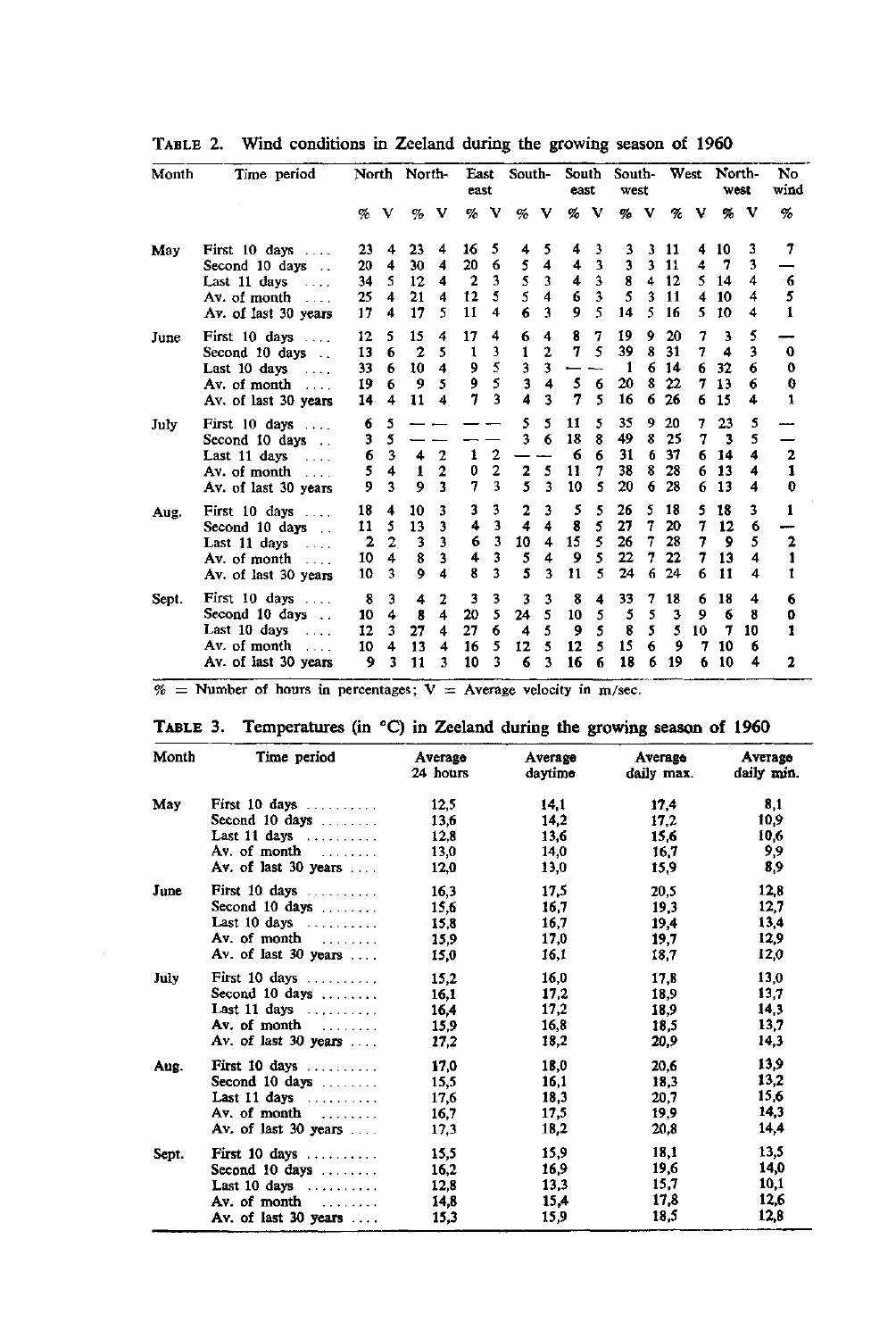#### ACKNOWLEDGEMENT

The author expresses his gratitude to Dr. Ir. C. W. C. VAN BEEKOM, Agricultural Advisor to the Province of Zeeland, at Goes, for his cooperation in providing the help to the author in conducting the research successfully.

#### **BIBLIOGRAPHY**

| BATES, C. G.                                     | 1911 | Windbreaks, their influence and value. U.S. Dep. Agr., Forest<br>Service Bull. No. 86, 1-100.                                                                           |
|--------------------------------------------------|------|-------------------------------------------------------------------------------------------------------------------------------------------------------------------------|
|                                                  | 1948 | How shelterbelts benefit crops. J. of For. 46, No. 10, 767-<br>768.                                                                                                     |
| DENUYL, D.                                       | 1943 | Windbreaks for protecting muck soils and crops. Purdue<br>Univ. Agr. Exp. Stat., Lafayette (U.S.A.), Circ. No. 287,<br>$1 - 12.$                                        |
| GEORGE, E. S.                                    | 1957 | Shelterbelts for the Northern Great Plains. U.S. Dep. Agr.<br>Farmer's Bull. No. 2109, 1-15.                                                                            |
| LINDE, R. J. VAN DER, and<br>J. P. M. WOUDENBERG | 1951 | On the microclimate properties of sheltered areas. The oak-<br>coppice sheltered area. Inst. Biol. Field Res. (Itbon), Arnhem,<br>Meded. No. 10, 1-15.                  |
| LINDE, R. J. VAN DER                             | 1958 | Het probleem van de houtopstanden in het cultuurlandschap.<br>Centrum Landbouwdoc., Wageningen, Lit. Overzicht No. 21.                                                  |
| RHEE, J. A.                                      | 1959 | Windbeschutting van cultuurgewassen, vooral onderzocht voor<br>fruit. Inst. Biol. Field Res. (Itbon), Arnhem, Meded. No. 43.                                            |
| SAID, MOHAMMED                                   |      | 1954 Effect of shelterbelt on soil moisture. Pakistan J. of For. 4.<br>$3:175 - 179.$                                                                                   |
| Shah, Syed Riaz Hussain                          | 1959 | The shelterbelt program in the United States and its possible<br>adaptation to West Pakistan. Thesis Master of Forestry degree<br>Syracuse Univ. (unpublished) pp. 160. |
|                                                  | 1960 | The economic analysis for the establishment of the shelter-<br>belts project in West Pakistan, Agriculture Pakistan, 11, No. 3,<br>$465 - 473.$                         |
|                                                  | 1960 | The shelterbelts: an asset to the nation. Agriculture Paki-<br>stan. 11, No. 4, 526-539.                                                                                |

#### *Samenvatting*

*De invloed van overdadige regenval op de beschuttingswaarde van windsingels voor landbouwgewassen* 

Het onderzoek ter bepaling van de invloed van windsingels op de ontwikkeling en oogst van bruine bonen *(Phaseolus vulgaris)* werd uitgevoerd met behulp van een kunstmatig windscherm. Hierbij bleek :

1. In de eerste maanden was de groei van het gewas beter op het beschermde dan op het onbeschermde veld.

2. Op het beschermde veld bereikte het aantal peulen in de loop van de maanden mei, juni en juli — toen de regenval normaal was voor het Nederlandse klimaat — een kwantitatieve voorsprong van 60 %.

3. Daarna nam de voorsprong af omdat door abnormaal zware regenval het windscherm een negatieve invloed op het gewas uitoefende. Waterovermaat deed ziekten ontstaan, die peulen en andere plantedelen te gronde richtten. Bij gevolg ging geheel de aanvankelijke voorsprong verloren. In het vrije veld daarentegen droogde de grond snel genoeg op, waardoor het verlies zeer gering bleef.